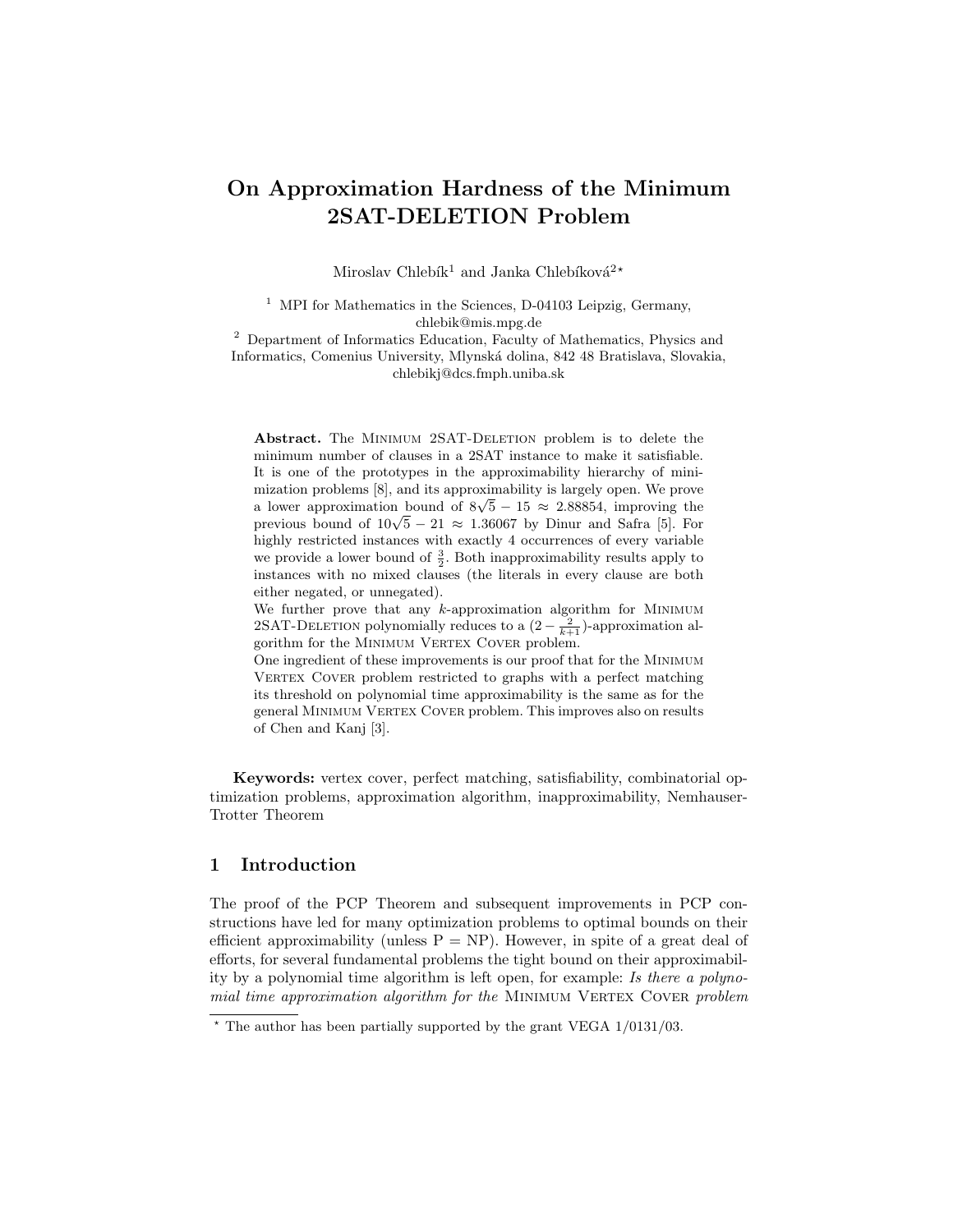whose approximation factor is bounded above by a constant less than 2? Is there a polynomial time algorithm that approximates the Minimum 2SAT-Deletion problem to within a constant factor?

Recall that the task in the MINIMUM 2SAT-DELETION problem (shortly, MIN-2SAT-DELETION) is to delete the minimum number of clauses in a 2SAT instance to make it satisfiable. The problem is important as one of the prototypes in a complete classification of the approximability of minimization problems derived from Boolean constraint satisfaction [8].

Currently, the best lower bound on polynomial time approximability is the Currently, the best lower bound on polynomial time approximability is the same for both problems, namely  $10\sqrt{5}-21 \approx 1.36067$ , due to Dinur and Safra [5]. For the MIN-2SAT-DELETION problem we can improve on this bound, even on highly restricted instances where every variable occurs in very small number of clauses. We show how two questions mentioned above are related to one another: the affirmative answer to the second question would imply the affirmative answer to the first one.

### Our Results

We concentrate mainly on the MINIMUM VERTEX COVER problem (MIN-VC) on graphs with a perfect matching (Min-VC-PM). It turns out that the problems to solve Min-VC exactly, and to approximate Min-VC within a factor on general graphs, reduce to the corresponding problems on graphs with a perfect matching. In particular, the threshold on polynomial time approximability of Min-VC is the same as for Min-VC-PM. Moreover, we observe that the NP-hard gap results of Dinur and Safra [5] for Min-VC apply to Min-VC-PM as well. Using this fact and the powerful reduction from MIN-VC-PM to MIN-2SAT-DELETION we can improve inapproximability results for Min-2SAT-Deletion. We prove that it is NP-hard to approximate Min-2SAT-Deletion to within any constant factor is NP-nard to approximate MIN-2SA1-DELETION to within any constant factor<br>less than 8√5 – 15 ≈ 2.88854. We provide interesting lower bound also for small occurrence instances: it is NP-hard to approximate Min-2SAT-Deletion to within any constant factor less than  $\frac{3}{2}$  on instances with exactly 4 occurrences of every variable. Both inapproximability results apply to instances with no mixed clauses (i.e., only clauses  $x \vee y$ ,  $\overline{x} \vee \overline{y}$ , with x and y distinct variables, are allowed).

We further prove that the existence of a polynomial time approximation algorithm for MIN-2SAT-DELETION with a constant factor  $k, k \in (1, \infty)$ , would imply the existence of a polynomial time  $(2 - \frac{2}{k+1})$ -approximation algorithm for MIN-VC. Even slight improvement to  $o$  $\left(\frac{\log n}{\log \log n}\right)$ ´ of the approximation factor for MIN-2SAT-DELETION will improve on currently the best polynomial time for MIN-2SAT-DELETION will improve on currently the best polynomial time<br>approximation factor  $\left(2-\frac{\log\log n}{2\log n}\right)$  for MIN-VC ([1], [12]). Moreover, we observe that the existence of an algorithm for MAX-2SAT that for some  $t > \frac{1}{2}$  for every instance finds an assignment satisfying at least a fraction  $(1 - O(\varepsilon^t))$  of clauses, assuming that optimal assignment satisfies a fraction  $(1-\varepsilon)$  of them, will improve on known results for Min-VC in sparse graphs.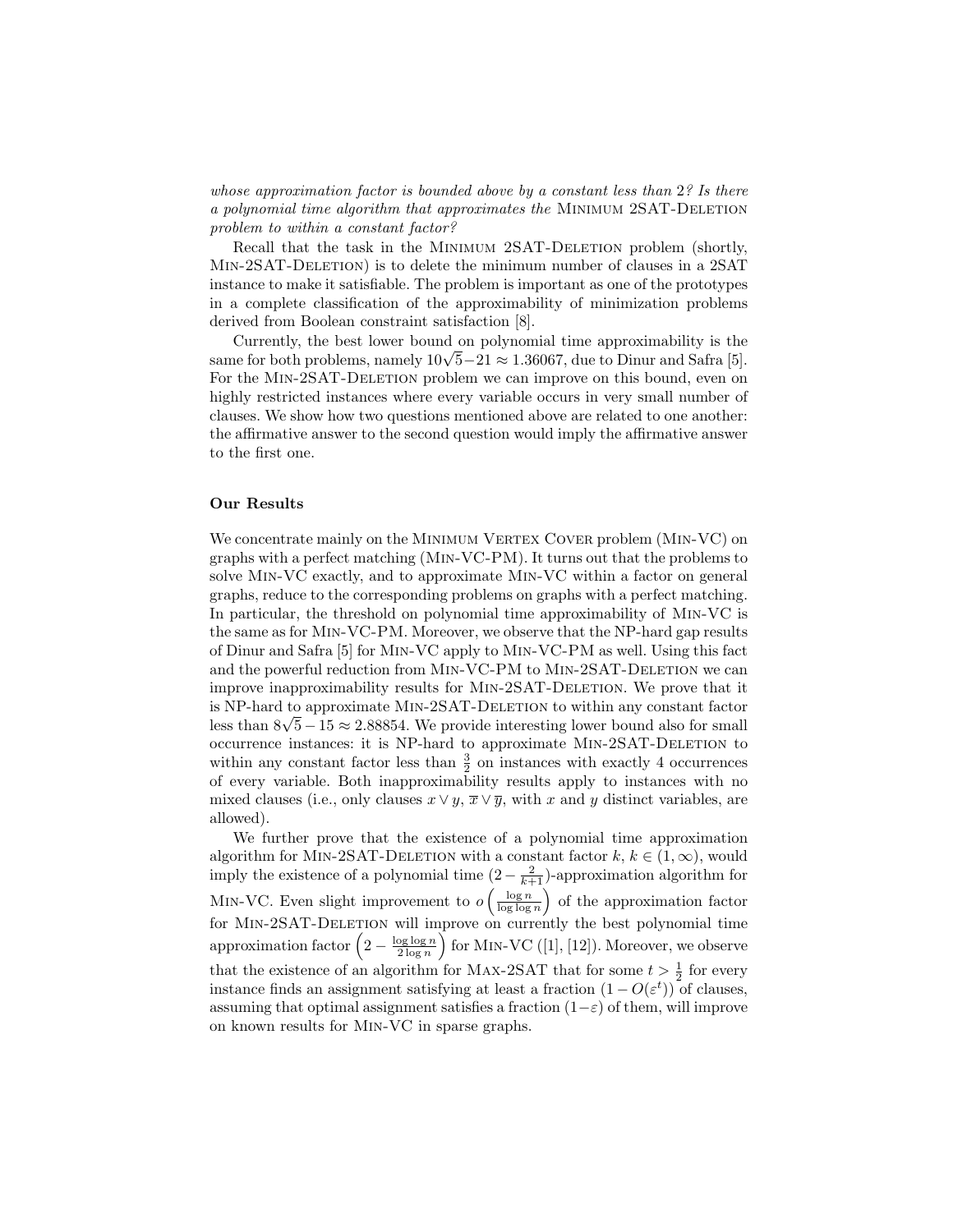#### Preliminaries

Let us start with the formulation of problems we will deal with and some known results about them.

**Definition 1.** Consider a set of clauses  $C_1, C_2, \ldots, C_N$  with each clause  $C_i$ of the form  $l_1 \vee l_2$  and nonnegative weights  $w_i$ . Each literal  $l_j$  is either one of Boolean variables  $x_1, x_2, \ldots, x_n$ , or its negation. A common variant of the above is that all weights are the same but clauses can be repeated. The goal of the Max-2SAT problem is to assign Boolean values 0 and 1 to variables  $x_1, x_2, \ldots, x_n$  so that the total weight of the satisfied clauses is maximized. For the complementary problem of minimum unsatisfiability, MIN-2SAT-DELETION (called also MIN-2CNF-Deletion by some authors), the goal is to minimize the total weight of unsatisfied clauses over all assignments.

While Max-2SAT is approximable within 1.0638 [11] and it is NP-hard to approximate within 1.0476  $[6]$ , the approximability of the MIN-2SAT-DELETION problem is still widely open problem. The problem is known to be approximable in polynomial time to within polylogarithmic factor  $O(\log n \log \log n)$  (Klein et al. [9]) and, on the other hand, to be NP-hard to approximate to within 1.36067 [5].

Let  $G = (V, E)$  be a simple graph. For a set of vertices  $U \subseteq V$ , let  $\Gamma(U) :=$  ${v \in V : \exists u \in U \text{ such that } \{u, v\} \in E}$  stand for the set of its neighbors, and  $G[U]$  denote the subgraph of G induced by U.

MINIMUM VERTEX COVER

*Instance*: A simple graph  $G = (V, E)$ .

Feasible solution: A vertex cover C for G, i.e., a subset  $C \subseteq V$  such that for each  $e \in E, e \cap C \neq \emptyset.$ 

Objective function: The cardinality  $|C|$  of the vertex cover C.

Let  $vc(G)$  stand for the cardinality of the minimum vertex cover for G. Similarly, a half-integral vertex cover for  $G = (V, E)$  is a function  $x : V \to \{0, \frac{1}{2}, 1\}$ satisfying edge constraints  $x(u) + x(v) \geq 1$  for each edge  $\{u, v\} \in E$ . Let  $vc_*(G)$ stand for the cardinality of the minimum half-integral vertex cover for  $G$ , i.e., stand for the cardinality of the minimum half-integral vertex cover for G<br>the minimum of  $w(x) := \sum_{u \in V} x(u)$  over all half-integral vertex covers x.

Clearly,  $vc_*(G) \leq vc(G)$ , as for any vertex cover C its indicator function  $x^C$ is also a half-integral vertex cover with  $w(x^C) = |C|$ . Further,  $vc_*(G) \leq \frac{1}{2}|V|$ , as the function  $x \equiv \frac{1}{2}$  on V is always the half-integral vertex cover for G.

The following theorem of Nemhauser and Trotter [13] is of great importance for many problems related to Min-VC problems. It allows to reduce the problem to instances, where the value of a minimum vertex cover is at least  $\frac{1}{2}|V|$ .

Nemhauser-Trotter Theorem (NT-Theorem). There exists a polynomial time algorithm that partitions the vertex set  $V$  of any graph  $G$  into three subsets  $V_0$ ,  $V_1$ ,  $V_{\frac{1}{2}}$  with no edges between  $V_0$  and  $V_{\frac{1}{2}}$  or within  $V_0$  such that

$$
(i)\ \ vc(G[V_{\frac{1}{2}}]) \geq vc_*(G[V_{\frac{1}{2}}]) = \frac{1}{2}|V_{\frac{1}{2}}|; \ and
$$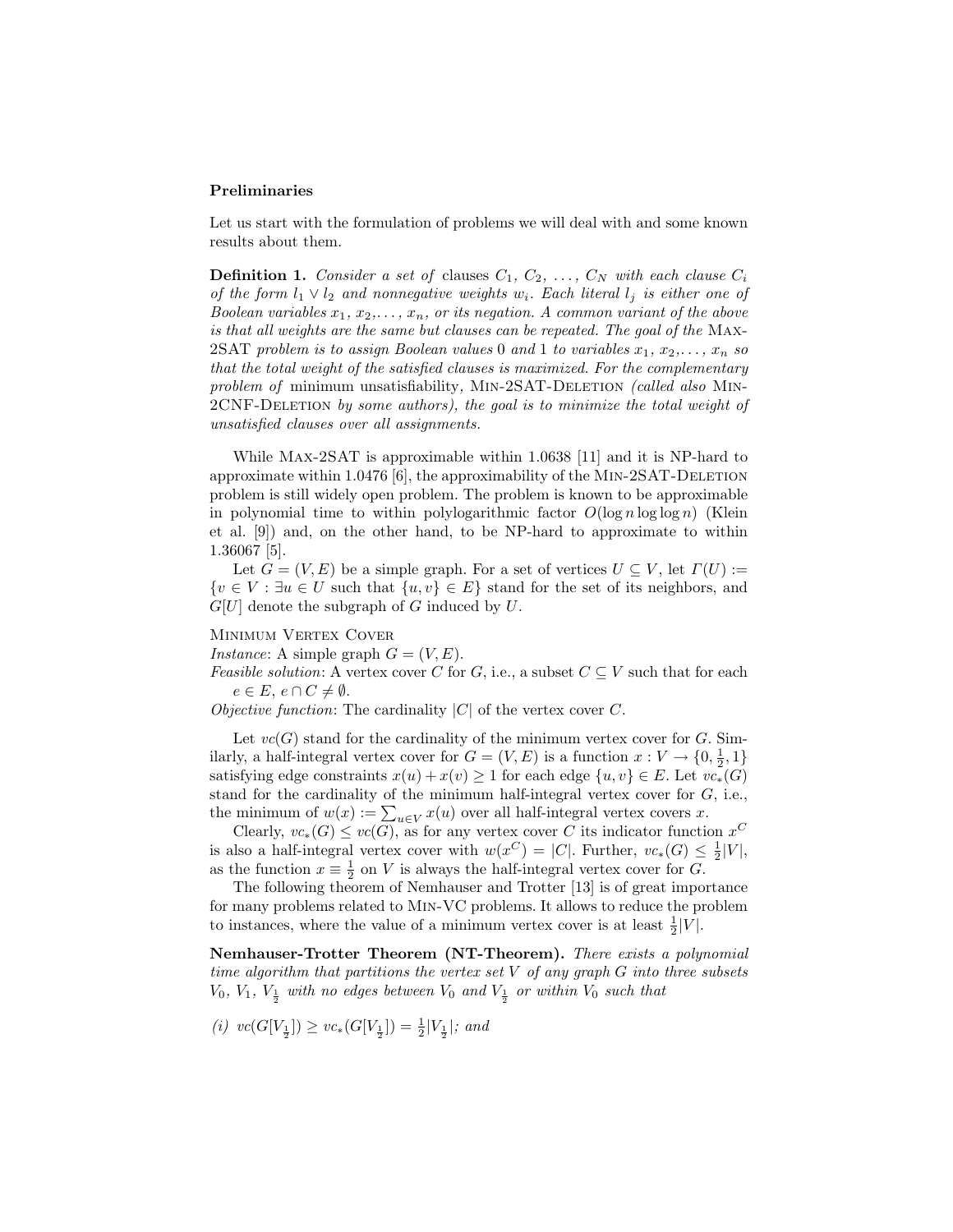(ii) there exists some minimum vertex cover C for G such that  $V_1 \subseteq C \subseteq V_1 \cup V_{\frac{1}{2}}$ and  $C \cap V_{\frac{1}{2}}$  is a minimum vertex cover for  $G[V_{\frac{1}{2}}]$ .

In what follows we define for a graph  $G$  its bipartite version  $G<sup>b</sup>$  and observe that the minimum half-integral vertex covers for  $G$  are generated by minimum vertex covers for the corresponding bipartite graph  $G^b$ .

**Definition 2.** For a graph  $G = (V, E)$  we define its bipartite version  $G^b$  $(V^b, E^b)$ , as follows: there are two copies  $u^L$  and  $u^R$  of each vertex  $u \in V$  in  $G^b, V^L := \{u^L : u \in V\}, V^R := \{u^R : u \in V\}, \text{ and } V^b := V^L \cup V^R. \text{ Each edge}$  $\{u, v\} \in E$  of G creates two edges in  $G^b$ , namely  $\{u^L, v^R\}$  and  $\{v^L, u^R\}$ . Hence  $E^b := \{ \{u^L, v^R\}, \{v^L, u^R\} : \{u, v\} \in E \}$ . For  $U \subseteq V$  we use also  $U^L$ ,  $U^R$ , and  $U^b := U^L \cup U^R$  for the corresponding sets of vertices.

For any set  $C \subseteq V^L \cup V^R$  we associate a map  $x_C : V \to \{0, \frac{1}{2}, 1\}$  in the following way:  $x_C(u) = \frac{1}{2}|C \cap \{u^L, u^R\}|$  for any  $u \in V$ . Clearly  $w(x_C) = \frac{1}{2}|C|$ for any  $C \subseteq V^{\mathcal{L}} \cup V^{\mathcal{R}}$ .

**Lemma 1.** (i) If C is a vertex cover for  $G^b$  then  $x_C$  is a half-integral vertex cover for G of weight  $\frac{1}{2}|C|$ . In particular,  $vc_*(G) \leq \frac{1}{2}vc(G^b)$ .

(ii) If  $x : V \to \{0, \frac{1}{2}, 1\}$  is a half-integral vertex cover for G then there is a vertex cover C for  $G^b$  such that  $x_C = x$ . Hence  $\frac{1}{2}vc(G^b) \leq vc_*(G)$ .

$$
(iii) \ \ vc_*(G) = \frac{1}{2}vc(G^b)
$$

Proof. (i) being obvious, it is sufficient to show (ii) and the rest will trivially follow. Given  $x: V \to \{0, \frac{1}{2}, 1\}$  as required, let  $V_i^x := \{u \in V : x(u) = i\}$  for  $i \in \{0, \frac{1}{2}, 1\}$ . Obviously, there are no edges between  $V_0^x$  and  $V_{\frac{1}{2}}^x$  or within  $V_0^x$ . It follows that a set C defined by  $C := \bigcup_{u \in V_1^x} \{u^L, u^R\} \cup \bigcup_{u \in V_{\frac{1}{2}}}$  $\{u^{\text{L}}\}\$ is a vertex cover for  $G^b$  such that  $x_C = x$ .

# 2 Min-VC for Graphs with Perfect Matching

This section concentrates on the MINIMUM VERTEX COVER problem on graphs with a perfect matching. We will show that the problems to solve Min-VC exactly and to approximate Min-VC to within a factor in general graphs reduce to the corresponding Min-VC problems on graphs with a perfect matching.

**Definition 3.** Given a graph  $G = (V, E)$ , let  $\widetilde{G} = (\widetilde{V}, \widetilde{E})$  be a 2-padding of G with the same vertex set as  $G^b$  (Definition 2), i.e.,  $\widetilde{V} = V^b$  and

$$
\widetilde{E} = E^b \cup \{ \{u^L, v^L\}, \{u^R, v^R\} : \{u, v\} \in E \}.
$$

Theorem 1. The threshold on polynomial time approximability of the Min-VC problem is the same as the one for the Min-VC-PM problem.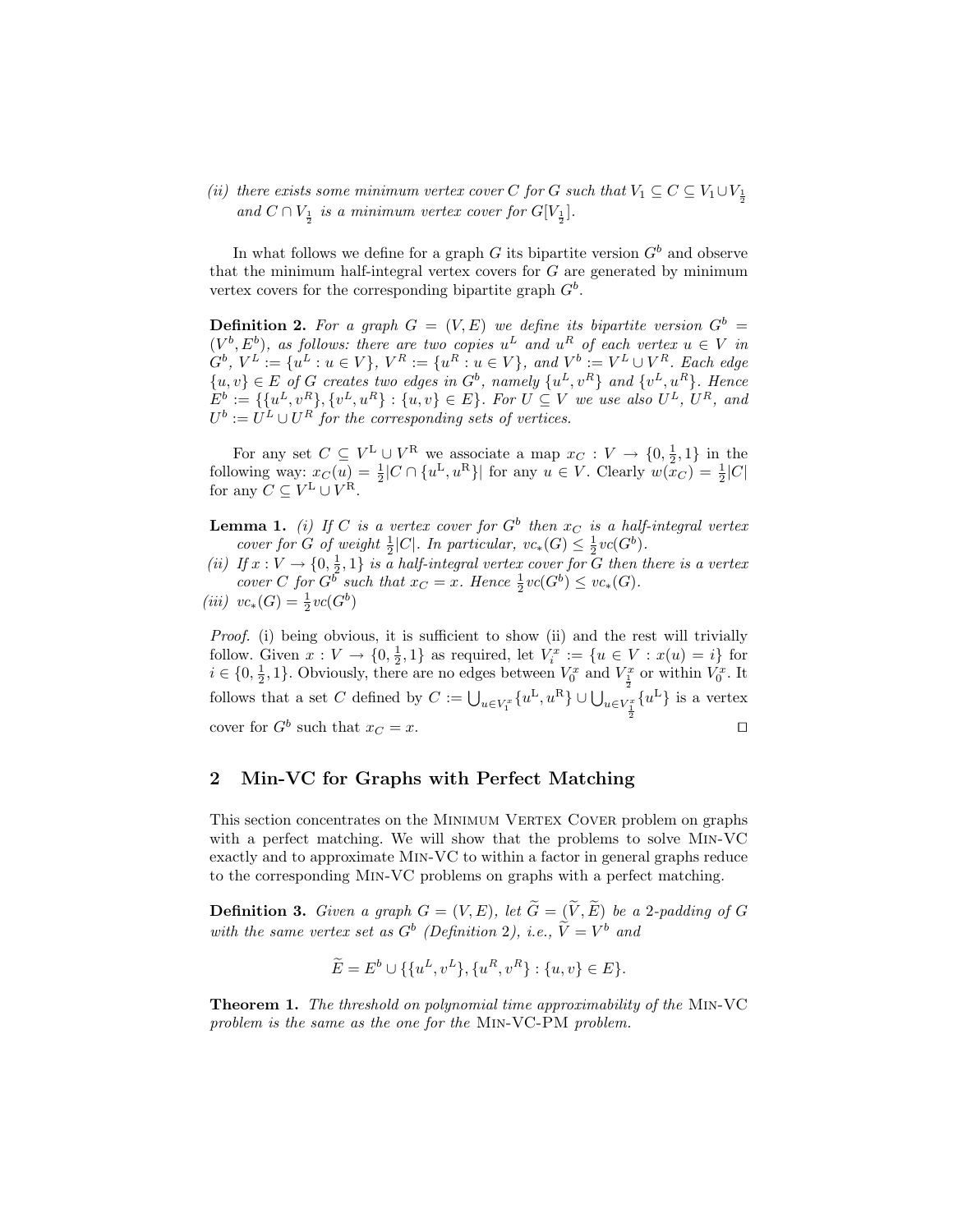Proof. Nemhauser-Trotter Theorem reduces the Min-VC problem for  $G = (V, E)$  in approximation preserving way to its induced subgraph  $G[V_{\frac{1}{2}}]$ with the property  $vc(G[V_{\frac{1}{2}}]) \geq vc_*(G[V_{\frac{1}{2}}]) = \frac{1}{2}|V_{\frac{1}{2}}|$ .

Let  $\widetilde{G}$  be a 2-padding of G. Obviously if  $C \subseteq V$  is a vertex cover in G then  $\tilde{C} := \cup_{u \in C} \{u^{\tilde{L}}, u^{\tilde{R}}\}$  is a vertex cover in a  $\tilde{G}$ . Moreover, every minimal (on inclusion) vertex cover of  $\tilde{G}$  is of the form above for some vertex cover C of G.

Using Lemma 1(iii) and König-Egerváry Theorem (see, e.g., [14]) the fact  $vc_*(G[V_{\frac{1}{2}}]) = \frac{1}{2} |V_{\frac{1}{2}}|$  applied to  $G[V_{\frac{1}{2}}]$  implies that  $(G[V_{\frac{1}{2}}])^b$  has a perfect matching, which in turn implies that  $\widetilde{G[V_{\frac{1}{2}}]}$  has a perfect matching. But problems MIN-VC for  $G[V_{\frac{1}{2}}]$  and  $\widetilde{G[V_{\frac{1}{2}}]}$  are essentially equivalent. Hence the MIN-VC problem reduces to the MIN- $\overline{V}$ C-PM problem.

We can show explicitly that the NP-hard gap result of Dinur and Safra [5] applies to the Min-VC-PM problem as well. As their construction is rather involved, we don't reproduce it and refer the reader to [5] for more details. Consider one of weighted graphs they generate, then there is clearly a perfect matching within every long-code block by connecting each subset to its complement. However, after standard multiplication the vertices according to (positive rational) weights to get the unweighted version of their NP-hard gap result, such matching is no longer perfect. The question of whether there is a perfect matching in this graph reduces to the one of whether there is a perfect matching in the Kneser graph, the main building block of their construction. But it is well known even for every connected vertex transitive graph that it has a perfect matching if it has even number of vertices, and it has a nearly perfect matching if the number of vertices is odd (see [10]). Therefore their NP-hard gap result applies to Min-VC-PM as well. It can be stated as follows

**Theorem 2.** (Dinur and Safra) Let p, q be constants such that  $\frac{3-\sqrt{5}}{2} > p > q > \max\{p^2, 4p^3 - 3p^4\}$ . It is NP-hard for graphs  $G = (V, E)$  with a perfect . It is NP-hard for graphs  $G = (V, E)$  with a perfect matching to distinguish between the following two cases:  $vc(G) < (1-p)|V|$ , or  $vc(G) > (1-q)|V|.$ 

The Theorem 1 is true for general graphs, or for any class  $\mathcal G$  of graphs that is closed on operation of taking a 2-padding of an induced subgraph. If the class  $\mathcal G$ of graphs does not have this property, but it is at least closed on the operation of © ª taking an induced subgraph (e.g.,  $G = \{$ graphs with the maximum degree  $\leq B\},\$ or  $G = \{$  everywhere B-sparse graphs, for some constant  $B\}$ ), we can conclude that MIN-VC restricted to  $G$  is as hard to approximate as MIN-VC restricted to  $\mathcal{G}'$ , where  $\mathcal{G}'$  consists of graphs  $G = (V, E)$  from  $\mathcal{G}$  with  $vc_*(G) = \frac{1}{2}|V|$ . In such classes  $\mathcal G$  we do not know if MIN-VC-PM is as hard to approximate as Min-VC, or easier.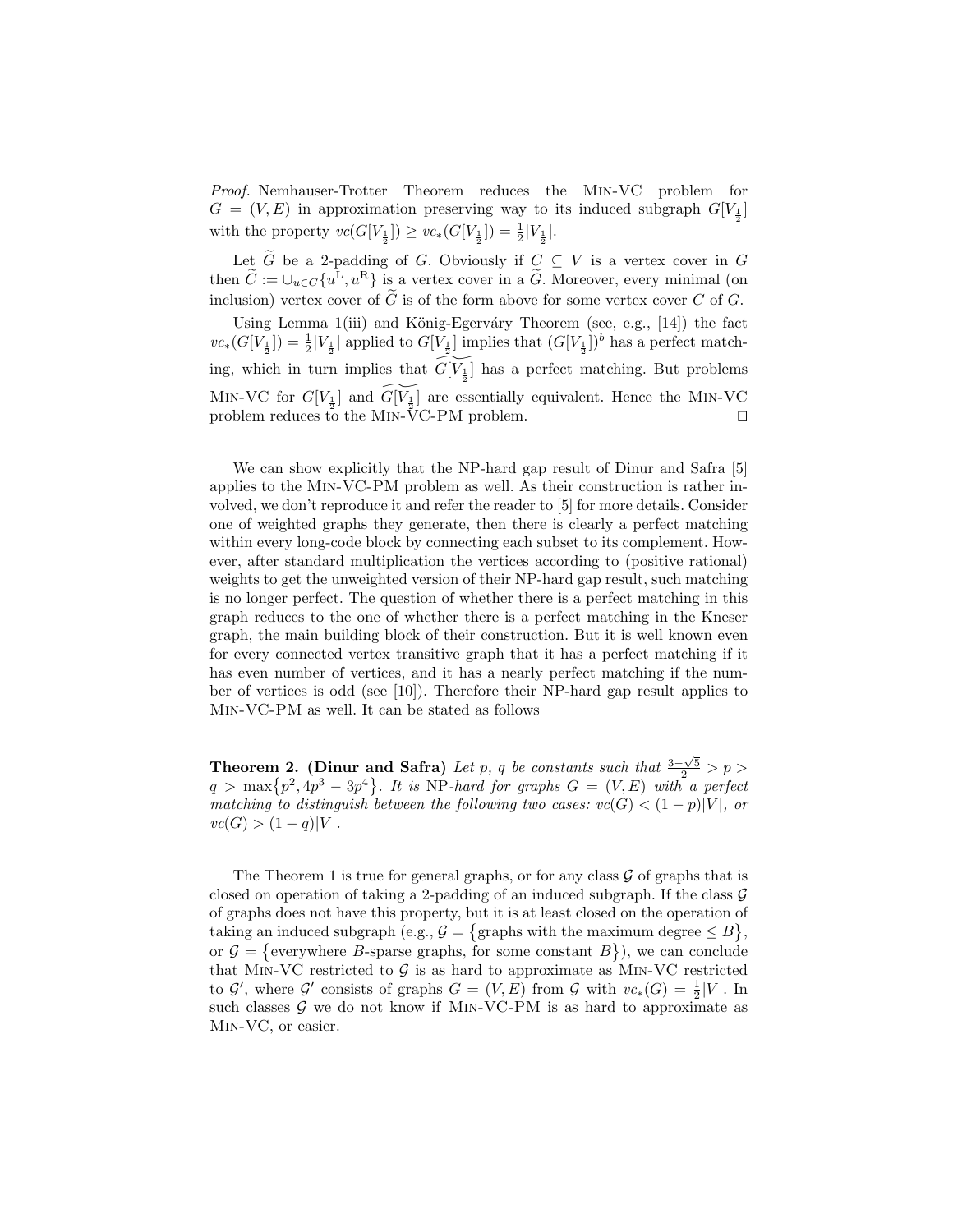### 3 Application to 2SAT Problems

In what follows we relate the MINIMUM VERTEX COVER problem to MAX-2SAT and similar problems. Similarly as in [3] we use the following reduction from Min-VC-PM to Max-2SAT.

**2SAT-construction.** Let  $G = (V, E)$  be an instance of MIN-VC-PM and let M be a fixed perfect matching in G. Define an instance  $\mathcal{F}(G, M)$  of 2SAT as follows: the Boolean variable set  $X_V := \{x_u : u \in V\}$  and

$$
\mathcal{F}(G,M) = \bigcup_{\{u,v\} \in E} \{(x_u \vee x_v)\} \cup \bigcup_{\{u,v\} \in M} \{(\overline{x}_u \vee \overline{x}_v)\}.
$$

Hence  $\mathcal{F}(G, M)$  consists of  $N := |E| + \frac{1}{2}|V|$  clauses. All the clauses have exactly 2 (different) literals and are non-mixed, i.e., none of the clauses has both negated and unnegated literals. This variant of 2SAT is sometimes referred to as E2-NM-SAT (NM stands for non-mixed clauses). Obviously the instance  $\mathcal{F} := \mathcal{F}(G, M)$ of E2-NM-SAT defined above has three additional properties:

- (P1) clauses are not repeated,
- (P2) each variable appears exactly once as negated; and
- (P3) if  $(\overline{a} \vee \overline{b}) \in \mathcal{F}$  for variables a and b, then  $(a \vee b) \in \mathcal{F}$  as well.

Let unsat $(\sigma)$  be the number of clauses of  $\mathcal{F}(G, M)$  that are unsatisfied by an assignment  $\sigma: X_V \to \{0,1\}$ , and  $\text{OPT}(\mathcal{F}(G,M))$  be the minimum of unsat $(\sigma)$ over all assignments  $\sigma: X_V \to \{0, 1\}$ . Then the following lemma holds

**Lemma 2.** Let M be a perfect matching in a graph  $G = (V, E)$  and the collection of clauses  $\mathcal{F}(G, M)$  of Boolean variables  $X_V$  be according to the construction above. Then

- (i)  $\text{OPT}(\mathcal{F}(G,M)) = vc(G) \frac{1}{2}|V|,$
- (ii) From any assignment  $\sigma: X_V \to \{0,1\}$  a vertex cover C for G of cardinality at most  $(\frac{1}{2}|V| + \text{unsat}(\sigma))$  can be constructed in time  $O(|E|)$ .

*Proof.* If C is a vertex cover in G, let  $\sigma_C : X_V \to \{0, 1\}$  denote the following assignment:  $\sigma_C(x_u) = 1$  iff  $u \in C$ . The fact that C was a vertex cover means exactly that all clauses with unnegated variables are satisfied by  $\sigma_C$ . Such assignment to variables will be called *standard*. Clearly, standard assignments  $\sigma: X_V \to \{0, 1\}$ are in one-to-one correspondence with vertex covers in G.

It is clear that for a standard assignment  $\sigma_C$ , the edges in a perfect matching M are partitioned into two sets  $M_1$  and  $M_2$  such that each edge  $\{u, v\}$  in  $M_i$  has exactly i endpoints in C,  $i = 1, 2$ . Thus  $|C| = |M_1| + 2 \cdot |M_2|$ , and clearly  $\text{unsat}(\sigma_C) = |M_2| = |C| - (|M_1| + |M_2|) = |C| - \frac{1}{2}|V|$ . Consequently,  $\mathrm{OPT}(\mathcal{F}(G,M)) \leq vc(G) - \frac{1}{2}|V|.$ 

Let now an assignment  $\sigma : X_V \to \{0,1\}$  be given. We can modify  $\sigma$  (in time  $O(|E|)$  to the standard assignment  $\sigma_C$  such that unsat $(\sigma_C) \leq \text{unsat}(\sigma)$ . In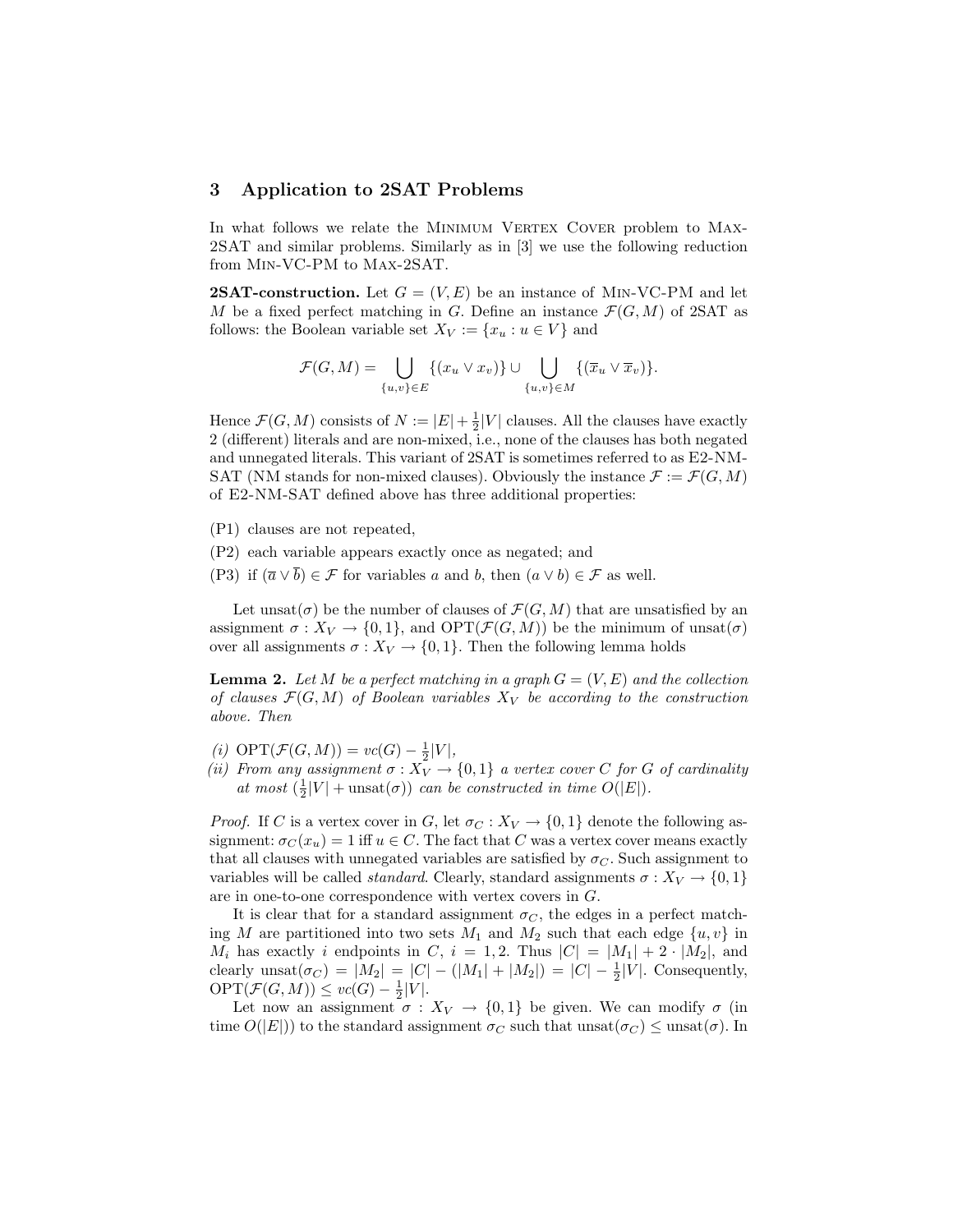another words, we can provide in time  $O(|E|)$  a vertex cover C with unsat $(\sigma_C)$  =  $|C| - \frac{1}{2}|V| \leq \text{unsat}(\sigma).$ 

We will process edges  $\{u, v\} \in E$ , one after another, as follows: If  $\sigma(x_u)$  $\sigma(x_v) = 0$  for an edge  $\{u, v\} \in E$ , then we modify  $\sigma$  at exactly one endpoint of  $\{u, v\}$ , say u, setting  $\sigma(x_u) = 1$  instead. This change does not increase the value unsat $(\sigma)$ : the unsatisfied clause  $(x_u \vee x_v)$  becomes satisfied, and at most one satisfied clause can become unsatisfied, namely the one containing the literal  $\overline{x}_u$ . Having this done, one after another, for all edges  $\{u, v\} \in E$ , the resulting assignment will be standard, hence of the form  $\sigma_C$  for a vertex cover C of G, and unsat $(\sigma_C) \leq$  unsat $(\sigma)$ .

In particular, it follows (taking  $\sigma$  with unsat $(\sigma) = \text{OPT}(\mathcal{F}(G, M))$  that  $vc(G) - \frac{1}{2}|V| = \text{OPT}(\mathcal{F}(G, M)).$ 

Using the 2SAT-construction above from Min-VC-PM to special instances of Min-2SAT-Deletion we can obtain from Theorem 2

**Theorem 3.** Let p, q be constants such that  $\frac{3-\sqrt{5}}{2}$  > p > q > max{p<sup>2</sup>, 4p<sup>3</sup> –  $\frac{1}{3}p^4$ . It is NP-hard for instances  $\mathcal F$  of MIN-2SAT-DELETION to distinguish between two cases:  $\text{OPT}(\mathcal{F}) < (\frac{1}{2} - p)|X|$  or  $\text{OPT}(\mathcal{F}) > (\frac{1}{2} - q)|X|$ , where X is the set of Boolean variables of  $F$ . Consequently, it is NP-hard to approximate the MIN-2SAT-DELETION problem to within any constant approximation factor smaller than  $8\sqrt{5} - 15 \approx 2.88854$ . The same NP-hardness result applies to instances with no mixed clauses, and satisfying conditions  $(P1)$ – $(P3)$ .

*Proof.* The  $((\frac{1}{2}-p)|X|,(\frac{1}{2}-q)|X|)$ -gap result follows directly from the reduction  $G \mapsto \mathcal{F}(G, \overline{M})$  using Theorem 1 and Lemma 2. Hence inapproximability to within  $\frac{1-2q}{1-2p}$  follows, for any p, q satisfying our assumptions. Notice that for when  $1_{1-2p}$  rollows, for any p, q satisfying our assumptions. Notice that for  $p \in (\frac{1}{3}, 1)$ ,  $\max\{p^2, 4p^3 - 3p^4\} = 4p^3 - 3p^4$ , and as q can approach  $4p^3 - 3p^4$  $(p \in (3, 1), \max\{p, \pm p\}$  op  $f = \pm p$  op, and as q can approach  $\pm p$  op<br>(from above) and p can approach  $\frac{3-\sqrt{5}}{2}$  (from below),  $\frac{1-2q}{1-2p}$  can approach  $8\sqrt{5}-15$ (from below). Hence NP-hardness to approximate the problem to within any (from below). Hence NP-hardness to approximate the problem to within any constant factor smaller than  $8\sqrt{5} - 15$  follows.

Assume now that we have an approximation algorithm  $\mathscr A$  for the MIN-2SAT-DELETION problem. The above polynomial time 2SAT-construction suggests an approximation algorithm (based on  $\mathscr{A}$ ) for MIN-VC-PM and, consequently, for the Min-VC problem.

Theorem 4. Given an algorithm that approximates the solution of the MIN-2SAT-DELETION problem within approximation factor  $f(n, N) \geq 1$  on instances with n variables and N clauses, all non-mixed and satisfying  $(P1)$ – $(P3)$ . (Here  $f : \mathbb{N}_+^2 \to \langle 1, \infty \rangle$  is a function separately nondecreasing in every variable.) It can be reduced to the one that approximates Min-VC-PM (respectively, Min-VC) on instances with n vertices and m edges within  $2 - \frac{2}{f(n,m+\frac{n}{2})+1}$  (respectively,  $2-\frac{2}{f(2n,4m+n)+1}$ .

*Proof.* Let  $G = (V, E)$  be a graph with  $n := |V|$  and  $m := |E|$ . We can assume that G has a perfect matching. Otherwise we can work with a graph  $\widetilde{G}[V_{\frac{1}{2}}]$ , that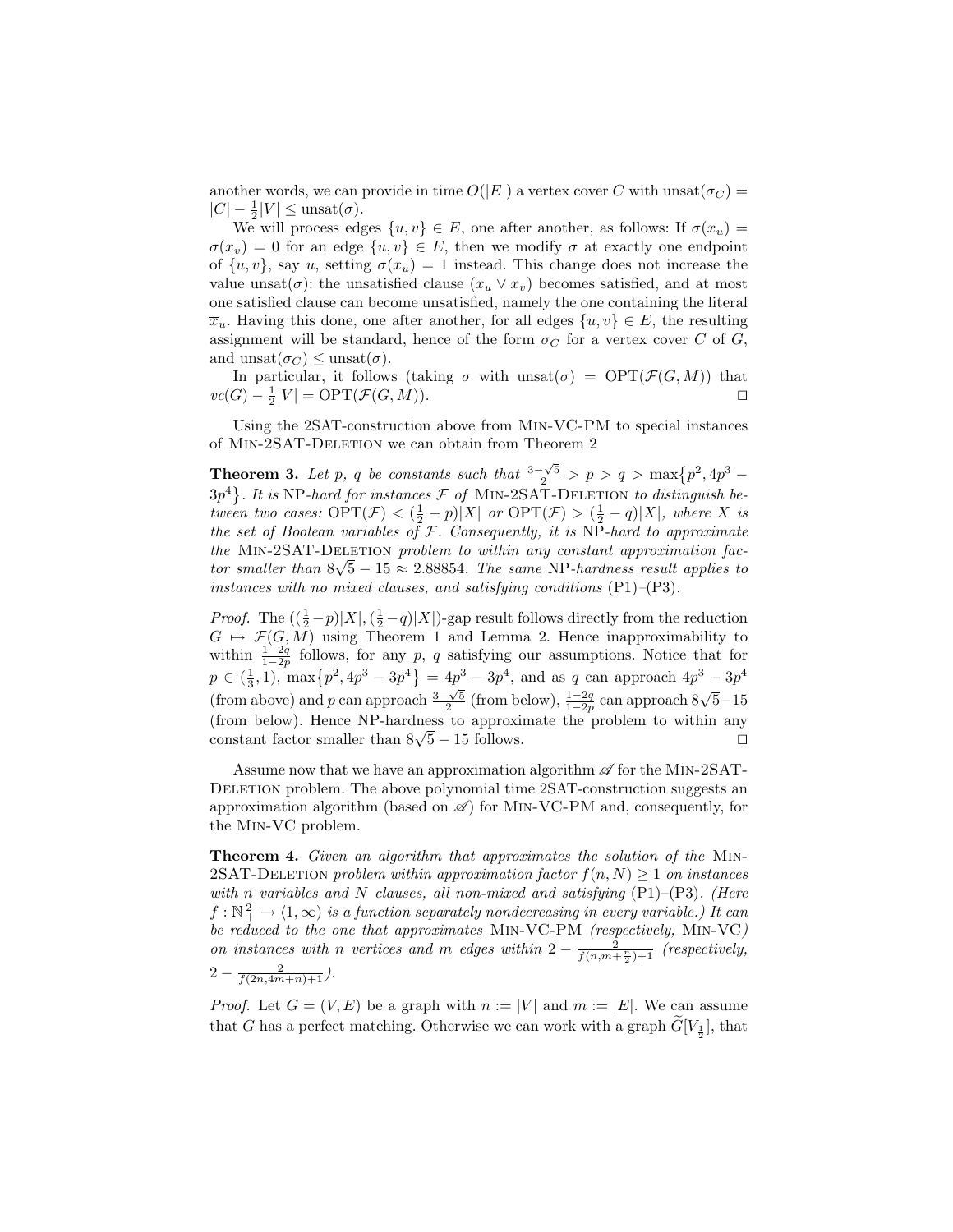is a graph with  $n' \leq 2n$  vertices,  $m' \leq 4m$  edges, and with a perfect matching. Let  $\mathscr A$  be an f-approximation algorithm for MIN-2SAT-DELETION, and consider the following algorithm:

**Step 1:** Construct a perfect matching  $M$  in  $G$ ,

- **Step 2:** construct the corresponding instance  $\mathcal{F}(G, M)$  of the MIN-2SAT-DE-LETION problem, with *n* variables and  $N := m + \frac{n}{2}$  clauses,
- Step 3: applying the algorithm  $\mathscr A$  to  $\mathcal F(G,M)$  construct an assignment  $\sigma$ :  $X_V \to \{0,1\}$  that approximates the optimal solution for  $\mathcal{F}(G,M)$  within  $f := f(n, N),$
- **Step 4:** construct a vertex cover C in G of cardinality at most  $(\frac{1}{2}|V| + \text{unsat}(\sigma))$ , according to Lemma 2,
- **Step 5:** return a vertex cover  $C$  of  $G$ .

Our aim is to show that the algorithm returns a vertex cover  $C$  of  $G$ , with the property  $|C| \leq vc(G) \cdot (2 - \frac{2}{f+1})$ . The assumptions on  $\mathscr A$  guarantee that the assignment  $\sigma$  provided in Step 3 satisfies

$$
\text{unsat}(\sigma) \le \text{OPT}(\mathcal{F}(G, M)) \cdot f. \tag{1}
$$

If  $\text{unsat}(\sigma) \geq \frac{1}{2}|V|$ , we conclude from (1) and from Lemma 2 that

$$
vc(G) = \frac{1}{2}|V| + \text{OPT}(\mathcal{F}(G, M)) \ge \frac{1}{2}|V| + \frac{1}{2}\frac{|V|}{f}.
$$

As clearly  $|C| \leq |V|$ ,  $\frac{|C|}{vc(G)} \leq 2 - \frac{2}{f+1}$  easily follows.

If  $\text{unsat}(\sigma) = \frac{1}{2}|V| \cdot t$  for  $t \in \langle 0, 1 \rangle$ , we conclude similarly that

$$
vc(G) \ge \frac{1}{2}|V| + \frac{1}{2}|V|\frac{t}{f},
$$

but now we use better estimate on |C| from Step 4,  $|C| \leq \frac{1}{2}|V| + \frac{1}{2}|V|t$ . Hence

$$
\frac{|C|}{vc(G)} \le \frac{1+t}{1+\frac{t}{f}} = \frac{(1+t)f}{f+t}.
$$

The right hand side as a function of  $t \in \langle 0, 1 \rangle$  achieves its maximum at  $t = 1$ (we use that  $f \geq 1$  for this argument), hence

$$
\frac{|C|}{vc(G)} \le \frac{2f}{f+1} = 2 - \frac{2}{f+1}.
$$

Corollary 1. To approximate Min-2SAT-Deletion within a constant k is at least as difficult (up to polynomial reduction between problems) as to approximate MIN-VC within a factor  $2 - \frac{2}{k+1}$ .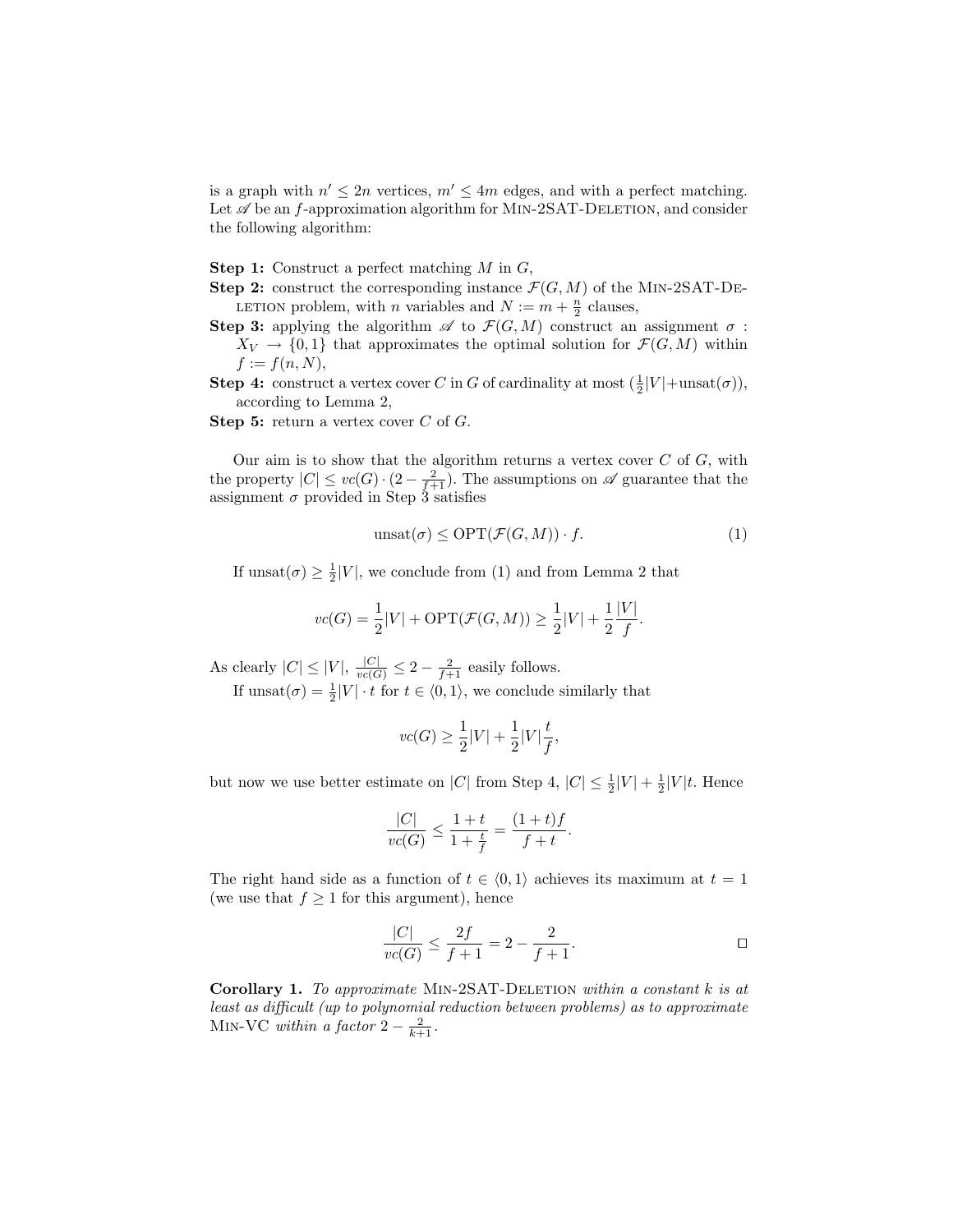If we apply Theorem 4 to the  $O(\log n \log \log n)$ -approximation algorithm given for Min-2SAT-Deletion by Klein et al. [9], we obtain an algorithm for MIN-VC with the approximation factor  $(2 - \frac{1}{c \log n \log \log n})$ . An improvement to  $o\left(\frac{\log n}{\log \log n}\right)$  of the above factor for MIN-2SAT-DELETION (at least on instances with non-mixed clauses, satisfying (P1)–(P3)) would improve on currently the best polynomial time approximation factor  $(2 - \frac{\log \log n}{2 \log n})$  for the MIN-VC problem.

Theorem 4 and its proof can be modified also to situations when the quality of approximation of the algorithm  $\mathscr A$  for MIN-2SAT-DELETION is measured in different parameters. Consider an algorithm  $\mathscr A$  for MIN-2SAT-DELETION that is robust on almost-satisfiable instances. That means, for an instance  $\mathcal F$  of MIN-2SAT-DELETION, whose optimum assignment leaves only  $\varepsilon$  fraction of clauses unsatisfied,  $\mathscr A$  finds an assignment that leaves at most  $g(\varepsilon)$  fraction of clauses of F unsatisfied, where  $g : (0, 1) \rightarrow (0, 1)$  is a function with  $\lim_{\varepsilon \to 0} g(\varepsilon) = g(0) = 0$ .

Zwick's efficient algorithm [15] has this robustness property with  $q(\varepsilon)$  =  $5\varepsilon^{1/3}$ . An interesting question is whether such algorithms exist with  $g(\varepsilon)$  =  $o(\varepsilon^{1/2})$ , and if yes, how far one can go beyond this bound. One can easily check (along the lines of the proof of Theorem 4) that any robust algorithm with  $g(\varepsilon) = O(\varepsilon^t), t \in (0, 1)$ , gives us an  $(2 - c \cdot (1 + \overline{d})^{1-1/t})$ -approximation algorithm for MIN-VC-PM on graphs with average degree  $\bar{d} := \frac{2|E|}{|V|}$  $\frac{2|E|}{|V|}$  (here  $c \in (0,1)$  is an absolute constant). For any  $t > \frac{1}{2}$  the existence of a robust algorithm with  $g(\varepsilon) = O(\varepsilon^t)$  would significantly improve (for large  $\overline{d}$ ) on currently the best approximation factor  $(2 - \frac{5}{2})$  $\frac{5}{2d+3}$  on polynomial time approximation for MIN-VC-PM on graphs with average degree  $\overline{d}$  [7].

### 3.1 Bounded Occurrence Instances of 2SAT Problems

One can obtain inapproximability results also for bounded occurrence instances of Min-2SAT-Deletion using inapproximability results for Min-VC on bounded degree graphs. We will show that on an example of cubic graphs. One can check that instances produced in [4] to achieve the inapproximability results for the Min-VC problem in cubic graphs, have a perfect matching. It is proven there that it is NP-hard for a cubic graph  $G$  with  $n$  vertices and having a perfect matching to distinguish the case  $vc(G) < (\frac{1}{2} + 2\delta + \varepsilon)n$  from the case  $vc(G) > (\frac{1}{2} + 3\delta - \varepsilon)n$  where  $\delta > 0$  is a positive constant related to parameters of an amplifier used in the construction, and  $\varepsilon \in (0, \frac{\delta}{2})$  can be arbitrarily small independently of  $\delta$ . The instance  $\mathcal{F}(G, M)$  that corresponds to such G (and an arbitrary matching  $M$  in  $G$ ) has n variables,  $2n$  clauses (all non-mixed and satisfying  $(P1)$ – $(P3)$ ) with exactly 4 occurrences of each variable. Due to Lemma 2, the corresponding NP-hard problem is to distinguish  $\text{OPT}(\mathcal{F}(G,M)) < (2\delta + \varepsilon)n$ from  $\text{OPT}(\mathcal{F}(G,M)) > (3\delta - \varepsilon)n$ . We have just proved

**Theorem 5.** It is NP-hard to approximate the MIN-2SAT-DELETION problem to within any constant approximation factor smaller than  $\frac{3}{2}$  on instances with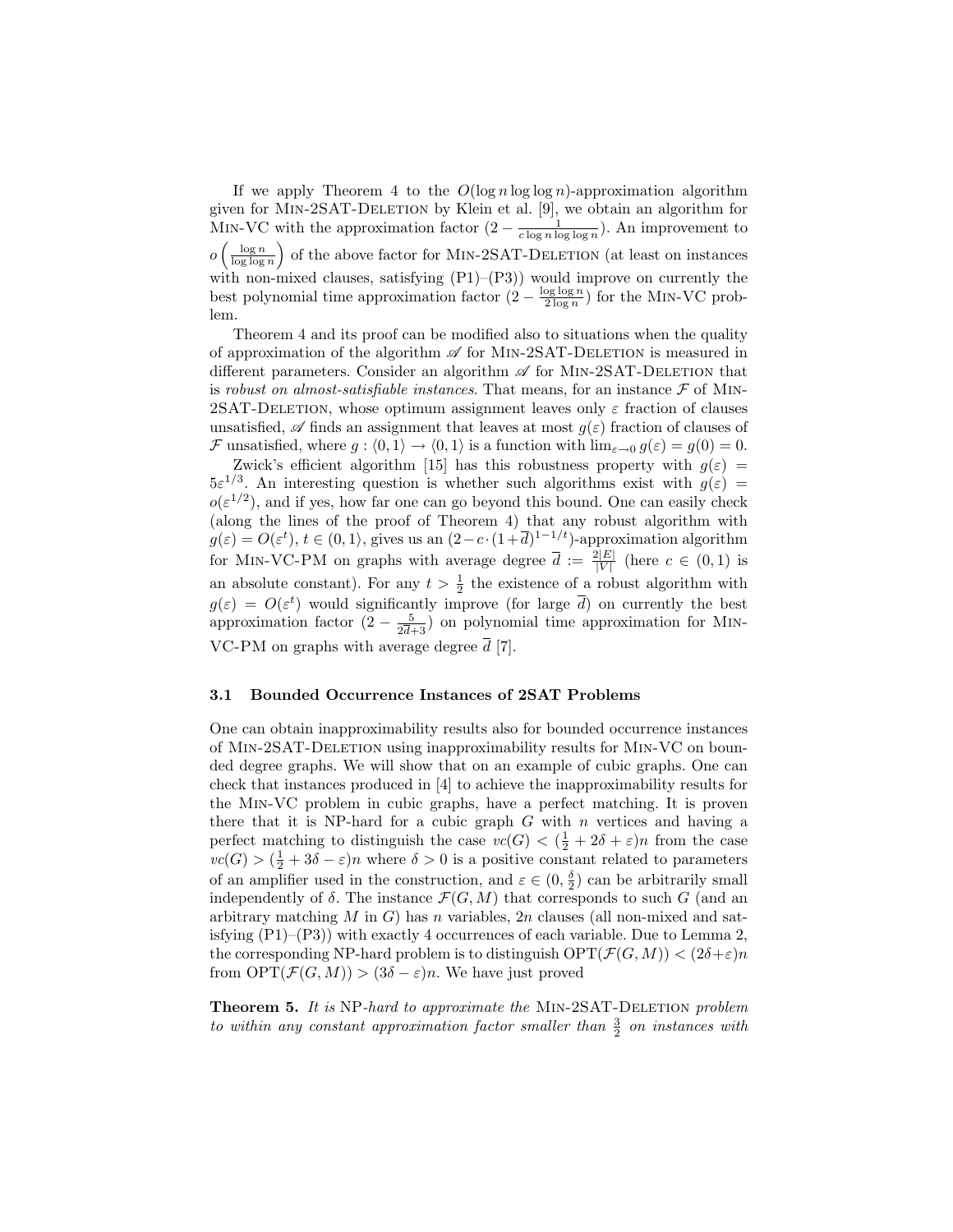exactly 4 occurrences of each variable, no mixed clauses, and satisfying conditions  $(P1)–(P3)$ .

In this way one can derive inapproximability results also for the complementary Max-2SAT satisfiability problem with exactly four occurrence of each variable. The corresponding NP-hard problem is to decide whether the optimum is greater than  $(2 - 2\delta - \varepsilon)n$ , or less than  $(2 - 3\delta + \varepsilon)n$ . Now the inapproximability factor  $\approx \frac{2-2\delta}{2-3\delta}$  depends crucially on parameters of an amplifier (hidden in  $\delta$ ) used in that hardness result for cubic graphs. From estimates of [4], the inapproximability to within  $1 + \frac{1}{385}$  follows. It is worse than the recent hardness factor  $1 + \frac{1}{268}$  obtained for this problem in [2], but on the other hand, it applies to instances with no mixed clauses.

### Concluding Remarks

It has been conjectured by several authors that it is NP-hard to approximate Min-VC within any constant factor smaller than 2. By Theorem 4 and Corollary 1 this would imply also NP-hardness of approximating Min-2SAT-Deletion within any constant factor. We think that the latter problem is significantly easier than the former one. The methods used in this paper show that in order to prove NP-hardness to approximate Min-2SAT-Deletion within (any fixed constant) k, it suffices to provide instances  $G = (V, E)$  with a perfect matching for which it is NP-hard to distinguish  $vc(G) < \frac{1}{2}|V| + \varepsilon(G)$  from  $vc(G) > \frac{1}{2}|V| + k \cdot \varepsilon(G)$ , for some efficiently computable function  $\varepsilon = \varepsilon(G) > 0$ . On the other hand, the problem Min-VC requires to show, for arbitrarily small constant  $\epsilon > 0$ , NP-hardness to distinguish instances with  $vc(G) < (\frac{1}{2} + \varepsilon)|V|$ from those with  $vc(G) > (1 - \varepsilon)|V|$ .

### References

- 1. R. Bar-Yehuda and S. Even, A local-ratio theorem for approximating the weighted vertex cover problem, Annals of Discrete Mathematics 25(1985), 27–46.
- 2. P. Berman and M. Karpinski, Improved approximation lower bounds on small occurence optimization, ECCC Report TR03-08, 2003.
- 3. J. Chen and I. A. Kanj, On approximating minimum vertex cover for graphs with perfect matching, Proc. of the 11st ISAAC, Taipei, Taiwan, LNCS 1969, Springer, 2000, pp. 132–143.
- 4. M. Chlebík and J. Chlebíková, Inapproximability results for bounded variants of optimization problems, Proc. of the 14th FCT, LNCS 2751, Springer Verlag, 2003, pp. 27–38, also ECCC Report TR03-26, 2003.
- 5. I. Dinur and S. Safra, The importance of being biased, STOC 2002, pp. 33–42, also ECCC Report TR01-104, 2001.
- 6. J. Håstad, Some optimal inapproximability results, Journal of ACM 48(2001), 798–859.